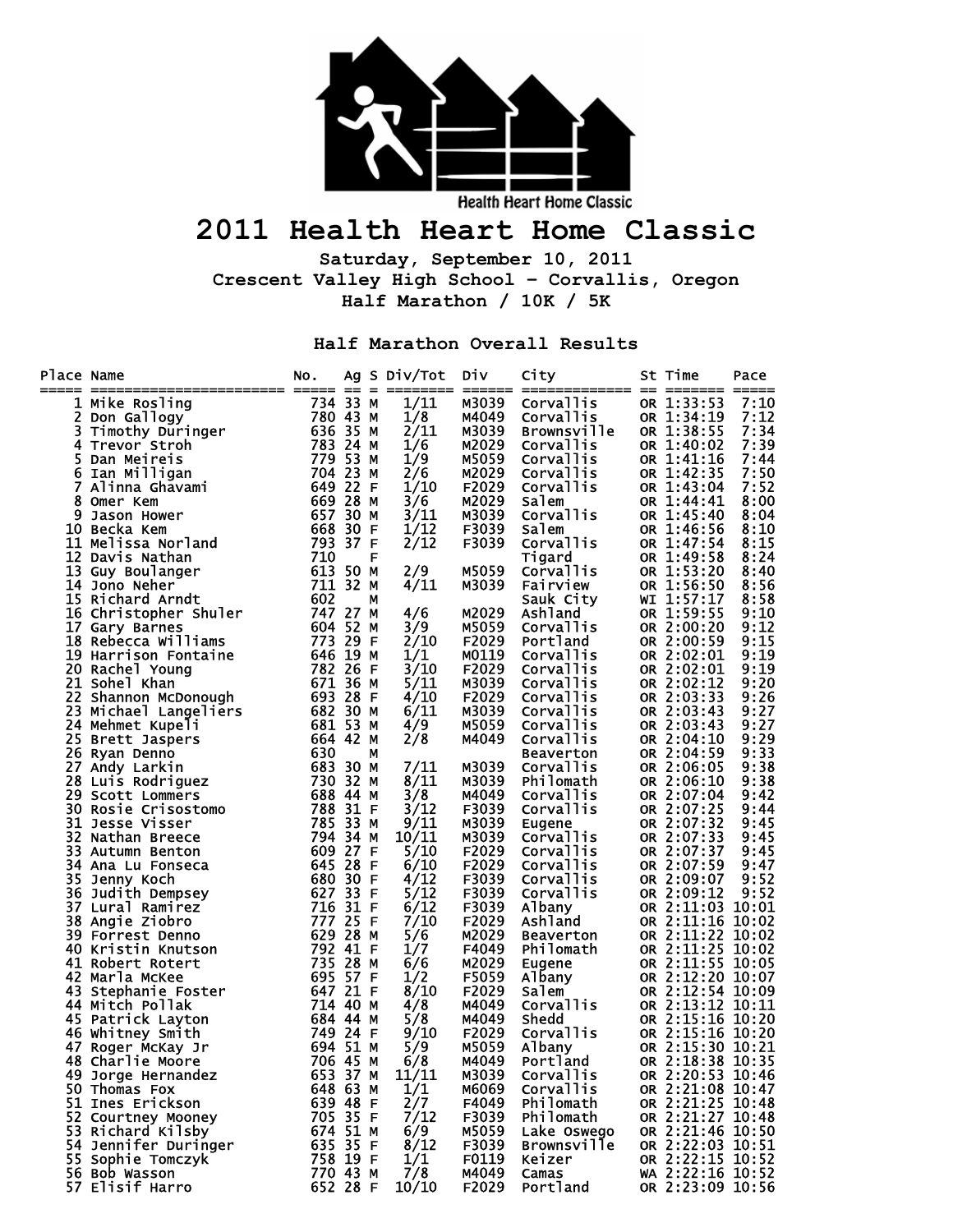| 58 Pamela Davis        | 9/12<br>621 30 F  | F3039<br>Tigard           | OR 2:23:09 10:56 |
|------------------------|-------------------|---------------------------|------------------|
| 59 Jaime Rae Johnson   | 10/12<br>666 35 F | F3039<br>Eugene           | OR 2:24:16 11:01 |
| 60 Fredy Sr Medrano    | 698 57 M<br>7/9   | M5059<br>Eugene           | OR 2:24:19 11:01 |
| 61 Gregory Hudson      | 8/8<br>661 41 M   | M4049<br>Corvallis        | OR 2:24:19 11:01 |
| 62 Bethany Canfield    | 11/12<br>615 31 F | F3039<br>Corvallis        | OR 2:24:49 11:04 |
| 63 David Erwin         | 8/9<br>640 59 M   | M5059<br><b>Corvallis</b> | OR 2:27:25 11:16 |
| 64 Deb Finch           | 643 53 F<br>2/2   | F5059<br>Eugene           | OR 2:28:10 11:19 |
| 65 Jane Cigarran       | 12/12<br>617 33 F | F3039<br><b>Corvallis</b> | OR 2:29:35 11:26 |
| 66 Don Milligan        | 9/9<br>703 53 M   | M5059<br><b>Corvallis</b> | OR 2:34:17 11:47 |
| 67 Rita Van Doren      | 3/7<br>761 45 F   | F4049<br>Albany           | OR 2:35:21 11:52 |
| 68 Tammy Ditgen        | 4/7<br>632 45 F   | Philomath<br>F4049        | OR 2:35:50 11:54 |
| 69 Bill Robbins        | 1/1<br>723 75 M   | M7099<br>Corvallis        | OR 2:37:47 12:03 |
| 70 Kari Myli           | 5/7<br>709 44 F   | F4049<br>Sauk City        | WI 2:42:26 12:24 |
| 71 Greg Finch          | 644<br>М          | Eugene                    | OR 2:44:17 12:33 |
| 72 Carmen Lichtenstein | 687 45 F<br>6/7   | F4049<br>Tigard           | OR 2:51:13 13:05 |
| 73 Joanne Huntley      | 663 45 F<br>7/7   | F4049<br><b>Corvallis</b> | OR 2:57:26 13:33 |
| 74 Wanda Jeppsen       | 1/1<br>665 73 F   | F7099<br>Corvallis        | OR 3:32:09 16:12 |

## **Half Marathon Results By Age Group**

| MALE AGE GROUP: 01 TO 19                                                                                                                                                                                                                                                            |                                                          |              |                                                                                                                                                                                                                   |                  |
|-------------------------------------------------------------------------------------------------------------------------------------------------------------------------------------------------------------------------------------------------------------------------------------|----------------------------------------------------------|--------------|-------------------------------------------------------------------------------------------------------------------------------------------------------------------------------------------------------------------|------------------|
| 1 Harrison Fontaine<br>FEMALE AGE GROUP: 01 TO 19                                                                                                                                                                                                                                   | 19 2:02:01 9:19                                          |              |                                                                                                                                                                                                                   |                  |
| 1 Sophie Tomczyk                                                                                                                                                                                                                                                                    | 19 2:22:15 10:52                                         |              |                                                                                                                                                                                                                   |                  |
| MALE AGE GROUP: 20 TO 29                                                                                                                                                                                                                                                            |                                                          |              |                                                                                                                                                                                                                   |                  |
| 1 Trevor Stroh                                                                                                                                                                                                                                                                      | 24 1:40:02                                               | 7:39         |                                                                                                                                                                                                                   |                  |
| 2 Ian Milligan                                                                                                                                                                                                                                                                      | 23 1:42:35                                               | 7:50         | 4 Christopher Shuler 27 1:59:55 9:10<br>5 Forrest Denno 28 2:11:22 10:02<br>6 Robert Rotert 28 2:11:55 10:05                                                                                                      |                  |
| 3 Omer Kem                                                                                                                                                                                                                                                                          | 28 1:44:41                                               | 8:00         |                                                                                                                                                                                                                   |                  |
| FEMALE AGE GROUP: 20 TO 29                                                                                                                                                                                                                                                          |                                                          |              |                                                                                                                                                                                                                   |                  |
| 1 Alinna Ghavami                                                                                                                                                                                                                                                                    | 22 1:43:04                                               | 7:52         | 6 Ana Lu Fonseca<br>7 Angie Ziobro<br>8 Stephanie Foster<br>8 Whiter Smith<br>24 2:15:16 10:29<br>9 Whiter James<br>10 Flist James<br>10 24 2:15:16 10:20<br>6 Ana Lu Fonseca                                     |                  |
|                                                                                                                                                                                                                                                                                     |                                                          | 9:15         |                                                                                                                                                                                                                   |                  |
| 1 Alinna Ghavami<br>2 Rebecca Williams<br>3 Rachel Young<br>4 Shannon McDonough<br>5 Autumn Benton<br>2 2:03:33<br>5 Autumn Benton<br>27 2:07:37                                                                                                                                    |                                                          | 9:19         |                                                                                                                                                                                                                   |                  |
|                                                                                                                                                                                                                                                                                     |                                                          | 9:26         |                                                                                                                                                                                                                   |                  |
|                                                                                                                                                                                                                                                                                     |                                                          | 9:45         | 10 Elisif Harro                                                                                                                                                                                                   | 28 2:23:09 10:56 |
| MALE AGE GROUP: 30 TO 39<br>1 Mike Rosling<br>2 Timothy Duringer<br>35 1:38:55<br>3 Jason Hower<br>4 Jono Neher<br>5 Sohel Khan<br>5 Sohel Khan<br>5 Michael Langeliers<br>5 Michael Langeliers<br>5 Michael Langeliers<br>5 Michael Langeliers<br>6                                |                                                          |              |                                                                                                                                                                                                                   | 9:38             |
|                                                                                                                                                                                                                                                                                     |                                                          | 7:10<br>7:34 | <b>7 Andy Larkin</b>                                                                                                                                                                                              | 30 2:06:05       |
|                                                                                                                                                                                                                                                                                     |                                                          | 8:04         | 8 Luis Rodriguez<br>9 Jesse Visser<br>10 Nathan Breece<br>11 Jorge Hernandez<br>11 Jorge Hernandez<br>13 2:07:33 9:45<br>14 Jorge Hernandez<br>14 2:07:33 10:46                                                   |                  |
|                                                                                                                                                                                                                                                                                     |                                                          | 8:56         |                                                                                                                                                                                                                   |                  |
|                                                                                                                                                                                                                                                                                     |                                                          | 9:20         |                                                                                                                                                                                                                   |                  |
|                                                                                                                                                                                                                                                                                     |                                                          | 9:27         |                                                                                                                                                                                                                   |                  |
| FEMALE AGE GROUP: 30 TO 39<br>FEMALE AGE GROUP: 30 10 30 1:46:56<br>1 Becka Kem<br>2 Melissa Norland<br>3 Rosie Crisostomo<br>4 Jenny Koch<br>5 Judith Dempsey<br>8 2:09:07<br>5 Judith Dempsey<br>8 2:09:07<br>5 Judith Dempsey<br>8 2:09:12<br>8 Lural Ramirez<br>MALE AGE GROUP: |                                                          |              |                                                                                                                                                                                                                   |                  |
|                                                                                                                                                                                                                                                                                     |                                                          | 8:10         | 7 Courtney Mooney<br>8 Jennifer Duringer<br>9 Pamela Davis<br>10 Jaime Rae Johnson<br>10 Jaime Rae Johnson<br>11 Bethany Canfield<br>12 Jane Cigarran<br>13 2:24:49 11:04<br>12 Jane Cigarran<br>13 2:29:35 11:26 |                  |
|                                                                                                                                                                                                                                                                                     |                                                          | 8:15         |                                                                                                                                                                                                                   |                  |
|                                                                                                                                                                                                                                                                                     |                                                          | 9:44         |                                                                                                                                                                                                                   |                  |
|                                                                                                                                                                                                                                                                                     |                                                          | 9:52         |                                                                                                                                                                                                                   |                  |
|                                                                                                                                                                                                                                                                                     |                                                          | 9:52         |                                                                                                                                                                                                                   |                  |
|                                                                                                                                                                                                                                                                                     | 31 2:11:03 10:01                                         |              |                                                                                                                                                                                                                   |                  |
|                                                                                                                                                                                                                                                                                     |                                                          |              |                                                                                                                                                                                                                   |                  |
|                                                                                                                                                                                                                                                                                     |                                                          | 7:12         | 5 Patrick Layton<br>6 Charlie Moore<br>7 Bob Wasson<br>8 Gregory Hudson<br>41 2:24:19 11:01                                                                                                                       |                  |
| 2 Brett Jaspers                                                                                                                                                                                                                                                                     | 42 2:04:10                                               | 9:29         |                                                                                                                                                                                                                   |                  |
| 3 Scott Lommers                                                                                                                                                                                                                                                                     | 44 2:07:04                                               | 9:42         |                                                                                                                                                                                                                   |                  |
| 4 Mitch Pollak                                                                                                                                                                                                                                                                      | 40 2:13:12 10:11                                         |              |                                                                                                                                                                                                                   |                  |
| FEMALE AGE GROUP: 40 TO 49<br>1 Kristin Knutson                                                                                                                                                                                                                                     | 41 2:11:25 10:02                                         |              | 5 Kari Myli                                                                                                                                                                                                       | 44 2:42:26 12:24 |
| 2 Ines Erickson                                                                                                                                                                                                                                                                     |                                                          |              | 6 Carmen Lichtenstein 45 2:51:13 13:05                                                                                                                                                                            |                  |
| 3 Rita Van Doren                                                                                                                                                                                                                                                                    |                                                          |              | 7 Joanne Huntley                                                                                                                                                                                                  | 45 2:57:26 13:33 |
| 4 Tammy Ditgen                                                                                                                                                                                                                                                                      | 48 2:21:25 10:48<br>45 2:35:21 11:52<br>45 2:35:50 11:54 |              |                                                                                                                                                                                                                   |                  |
| MALE AGE GROUP: 50 TO 59<br>2 AGE GROUP: 50 TO 59<br>1 Dan Meireis<br>1 Dan Meiris 50<br>2 Guy Boulanger<br>50 1:53:20<br>3 Gary Barnes 52 2:00:20<br>4 Mehmet Kupeli 53 2:03:43<br>5 Roger McKay 1r                                                                                |                                                          |              |                                                                                                                                                                                                                   |                  |
|                                                                                                                                                                                                                                                                                     |                                                          | - 7 : 44     | 6 Richard Kilsby 51 2:21:46 10:50<br>7 Fredy Sr Medrano 57 2:24:19 11:01<br>8 David Erwin 59 2:27:25 11:16<br>9 Don Milligan 53 2:34:17 11:47                                                                     |                  |
|                                                                                                                                                                                                                                                                                     |                                                          | 8:40         |                                                                                                                                                                                                                   |                  |
|                                                                                                                                                                                                                                                                                     |                                                          | 9:12         |                                                                                                                                                                                                                   |                  |
|                                                                                                                                                                                                                                                                                     |                                                          | 9:27         |                                                                                                                                                                                                                   |                  |
| 5 Roger McKay Jr                                                                                                                                                                                                                                                                    | 51 2:15:30 10:21                                         |              |                                                                                                                                                                                                                   |                  |
| FEMALE AGE GROUP: 50 TO 59                                                                                                                                                                                                                                                          |                                                          |              |                                                                                                                                                                                                                   |                  |
| 1 Marla McKee                                                                                                                                                                                                                                                                       | 57 2:12:20 10:07                                         |              | 2 Deb Finch                                                                                                                                                                                                       | 53 2:28:10 11:19 |
| MALE AGE GROUP: 60 TO 69                                                                                                                                                                                                                                                            |                                                          |              |                                                                                                                                                                                                                   |                  |
| 1 Thomas Fox                                                                                                                                                                                                                                                                        | 63 2:21:08 10:47                                         |              |                                                                                                                                                                                                                   |                  |
| MALE AGE GROUP: 70 TO 99                                                                                                                                                                                                                                                            |                                                          |              |                                                                                                                                                                                                                   |                  |
| 1 Bill Robbins<br>FEMALE AGE GROUP: 70 TO 99                                                                                                                                                                                                                                        | 75 2:37:47 12:03                                         |              |                                                                                                                                                                                                                   |                  |
| 1 Wanda Jeppsen                                                                                                                                                                                                                                                                     | 73 3:32:09 16:12                                         |              |                                                                                                                                                                                                                   |                  |
|                                                                                                                                                                                                                                                                                     |                                                          |              |                                                                                                                                                                                                                   |                  |

**10K Overall Results** 

| Place Name                                                | NO.                              |  | Ag S Div/Tot Div City |                |                                                       |                        | St Time                           | Pace |
|-----------------------------------------------------------|----------------------------------|--|-----------------------|----------------|-------------------------------------------------------|------------------------|-----------------------------------|------|
|                                                           |                                  |  |                       |                |                                                       |                        |                                   |      |
| 1 Juli Huddleston<br>2 Tyler Linscott<br>3 Daniel Stevens | 660 26 F<br>781 30 M<br>752 61 M |  | 1/4<br>1/3            | M3039<br>м6069 | F2029 Stavton<br><b>Corvallis</b><br><b>Corvallis</b> | OR.<br><b>OR</b><br>0R | 46:50 7:33<br>49:38 8:00<br>50:04 | 8:04 |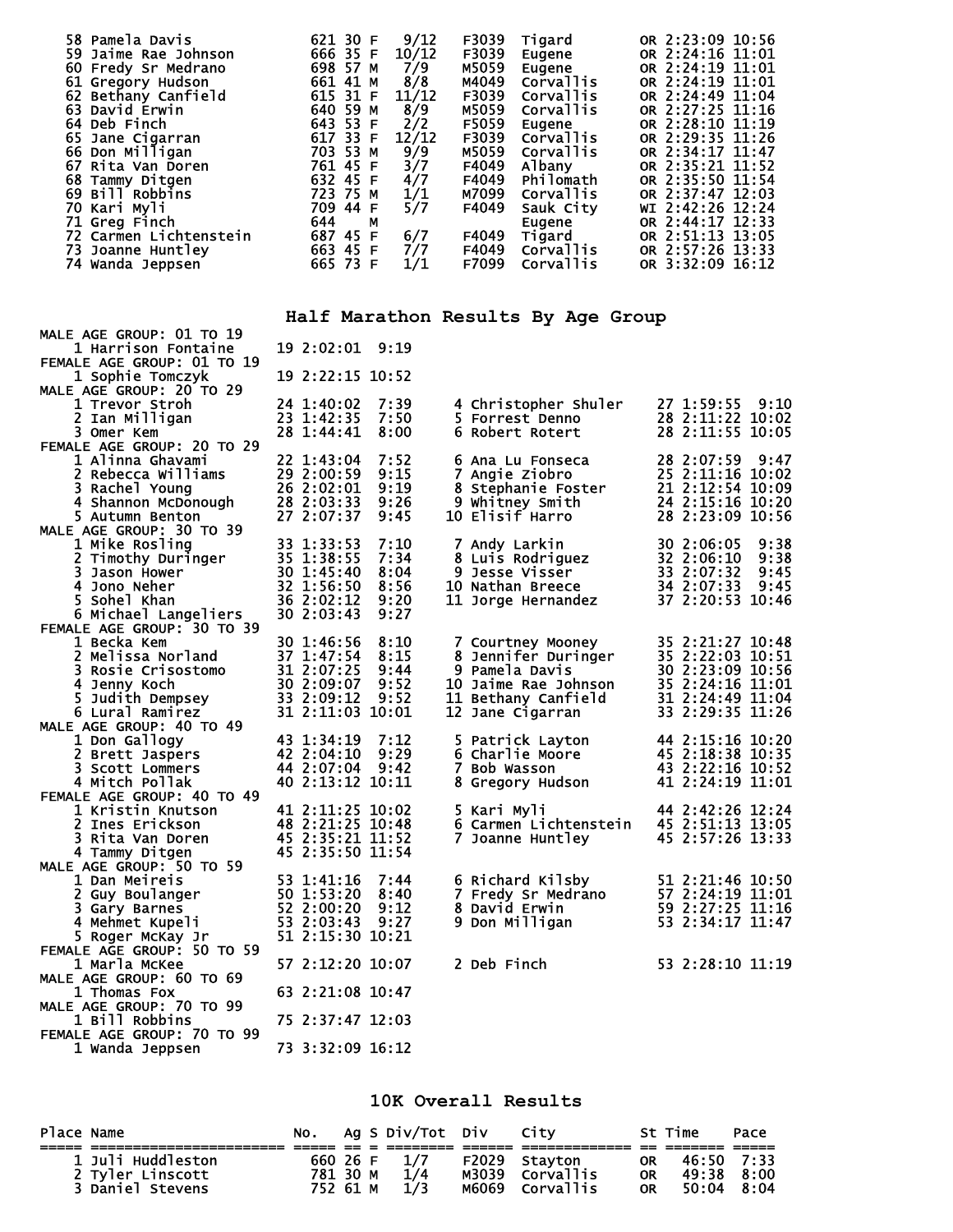| 4 Jaime Valencia<br>5 Sasitorn Srisomburana<br>6 Kristen Beckstead<br>7 Anthony Veltri<br>8 Joe Stevenson<br>9 Julianne Schutfort<br>10 Norma Vazquez<br>11 Alejandro Ramirez Urias 718 31 M<br>12 Cori Hall<br>13 Rebecca Veltri<br>14 Pedro Vera<br>15 Brandon Peters<br>16 Freddy Jr Medrano<br>17 Alison Dauble<br>17 Alison Dauble<br>18 Heidi Eveland<br>19 Dorthe Wildenschild<br>20 Kelly Corbett<br>21 Ajit Vaidya<br>21 Ajit Vaidya<br>22 Chris Hoyle<br>23 Baily Denno<br>23 Baily Denno<br>23 Baily Denno<br>23 Baily Denno<br>24 Agie (1929 F<br>25 Sue Long<br>25<br>26 Justine Kilsby<br>27 Charlotte wright<br>28 Donna Walsh<br>29 Andrew Kilsby<br>30 Celia Kilsby<br>31 Tina Dodge Vera<br>32 Robert Dod<br>32 Robert Dod<br>33 Amy Cannaday<br>34 Jeanie Holleman |          | 601 23 M<br>795 46 F<br>606 37 F<br>790 33 м<br>753 60 м<br>739 46 F<br>762 24 F<br>650 32 F<br>789 29 F<br>763<br>763 м<br>713 26 м<br>697 31 M<br>$620, 28$ F<br>784 23 F<br>775 24 F<br>768 51 F<br>672 22 M<br>673 52 F<br>634 42 F<br>633 64 M<br>616 38 F<br>654 58 F | 1/3<br>1/4<br>1/4<br>2/4<br>2/3<br>2/4<br>2/7<br>3/4<br>2/4<br>3/7<br>2/3<br>4/4<br>4/7<br>3/4<br>3/4<br>5/7<br>1/2<br>2/2<br>1/4<br>6/7<br>7/7<br>2/4<br>3/3<br>3/4<br>4/4<br>3/3<br>4/4<br>4/4 | M2029<br>F4049<br>F3039<br>M3039<br>м6069<br>F2029<br>M3039<br>F3039<br>F2029<br>M2029<br>M3039<br>F2029<br>F3039<br>F4049<br>F2029<br>м4049<br>M4049<br>F5059<br>F2029<br>F2029<br>F5059<br>M2029<br>F5059<br>F4049<br>м6069<br>F3039<br>F5059 | Corvallis<br>Corvallis<br>Monroe<br>Corvallis<br>Corvallis<br>F4049 Corvallis<br>Corvallis<br>Albany<br>Corvallis<br>Corvallis<br>Albany<br>Corvallis<br>Eugene<br>Corvallis<br>Corvallis<br>Corvallis<br><b>Siletz</b><br>Chicago<br>Corvallis<br><b>Beaverton</b><br>Philomath<br>Corvallis<br>Corvallis<br>Corvallis<br>Mulino<br>Lake Oswego<br>Lake Oswego<br>Albany<br>Roseburg<br>Winston<br>Winston | 8:21<br>51:48<br><b>OR</b><br>51:52<br>8:21<br>OR<br>52:00<br>8:22<br><b>OR</b><br>53:25<br>8:36<br><b>OR</b><br>54:24<br><b>OR</b><br>8:46<br>56:46<br>9:09<br><b>OR</b><br>9:19<br>57:51<br><b>OR</b><br>58:22<br>9:24<br><b>OR</b><br>59:10<br>9:32<br><b>OR</b><br>OR 1:00:32<br>9:45<br>OR 1:01:11<br>9:51<br>OR 1:02:41 10:06<br>OR 1:02:44 10:06<br>OR 1:02:50 10:07<br>OR 1:02:53 10:08<br>OR 1:05:43 10:35<br>OR 1:05:59 10:38<br>IL 1:07:31 10:52<br>OR 1:07:31 10:52<br>OR 1:07:35 10:53<br>OR 1:07:46 10:55<br>OR 1:08:45 11:04<br>OR 1:12:46 11:43<br>OR 1:15:25 12:09<br>OR 1:15:27 12:09<br>OR 1:17:26 12:28<br>OR 1:17:30 12:29<br>OR 1:19:46 12:51<br>OR 1:19:47 12:51<br>OR 2:12:32 21:20<br>OR 2:12:33 21:20 |  |
|---------------------------------------------------------------------------------------------------------------------------------------------------------------------------------------------------------------------------------------------------------------------------------------------------------------------------------------------------------------------------------------------------------------------------------------------------------------------------------------------------------------------------------------------------------------------------------------------------------------------------------------------------------------------------------------------------------------------------------------------------------------------------------------|----------|-----------------------------------------------------------------------------------------------------------------------------------------------------------------------------------------------------------------------------------------------------------------------------|--------------------------------------------------------------------------------------------------------------------------------------------------------------------------------------------------|-------------------------------------------------------------------------------------------------------------------------------------------------------------------------------------------------------------------------------------------------|-------------------------------------------------------------------------------------------------------------------------------------------------------------------------------------------------------------------------------------------------------------------------------------------------------------------------------------------------------------------------------------------------------------|---------------------------------------------------------------------------------------------------------------------------------------------------------------------------------------------------------------------------------------------------------------------------------------------------------------------------------------------------------------------------------------------------------------------------------------------------------------------------------------------------------------------------------------------------------------------------------------------------------------------------------------------------------------------------------------------------------------------------------|--|
|                                                                                                                                                                                                                                                                                                                                                                                                                                                                                                                                                                                                                                                                                                                                                                                       |          |                                                                                                                                                                                                                                                                             |                                                                                                                                                                                                  |                                                                                                                                                                                                                                                 | 10K Results By Age Group                                                                                                                                                                                                                                                                                                                                                                                    |                                                                                                                                                                                                                                                                                                                                                                                                                                                                                                                                                                                                                                                                                                                                 |  |
| <b>MALE AGE GROUP: 20 TO 29</b>                                                                                                                                                                                                                                                                                                                                                                                                                                                                                                                                                                                                                                                                                                                                                       |          |                                                                                                                                                                                                                                                                             |                                                                                                                                                                                                  |                                                                                                                                                                                                                                                 |                                                                                                                                                                                                                                                                                                                                                                                                             |                                                                                                                                                                                                                                                                                                                                                                                                                                                                                                                                                                                                                                                                                                                                 |  |
| 1 Jaime Valencia<br>2 Brandon Peters                                                                                                                                                                                                                                                                                                                                                                                                                                                                                                                                                                                                                                                                                                                                                  | 23       | 26 1:02:41 10:06                                                                                                                                                                                                                                                            | 51:48 8:21                                                                                                                                                                                       |                                                                                                                                                                                                                                                 | 3 Andrew Kilsby                                                                                                                                                                                                                                                                                                                                                                                             | 22 1:17:26 12:28                                                                                                                                                                                                                                                                                                                                                                                                                                                                                                                                                                                                                                                                                                                |  |
| FEMALE AGE GROUP: 20 TO 29<br>1 Juli Huddleston                                                                                                                                                                                                                                                                                                                                                                                                                                                                                                                                                                                                                                                                                                                                       | 26       | 46:50                                                                                                                                                                                                                                                                       | 7:33                                                                                                                                                                                             |                                                                                                                                                                                                                                                 | 5 Kelly Corbett                                                                                                                                                                                                                                                                                                                                                                                             | 29 1:05:59 10:38                                                                                                                                                                                                                                                                                                                                                                                                                                                                                                                                                                                                                                                                                                                |  |
| 2 Norma Vazquez<br>3 Rebecca Veltri                                                                                                                                                                                                                                                                                                                                                                                                                                                                                                                                                                                                                                                                                                                                                   | 24       | 57:51<br>29 1:00:32                                                                                                                                                                                                                                                         | 9:19<br>9:45                                                                                                                                                                                     |                                                                                                                                                                                                                                                 | 6 Justine Kilsby<br>7 Charlotte Wright                                                                                                                                                                                                                                                                                                                                                                      | 23 1:12:46 11:43<br>24 1:15:25 12:09                                                                                                                                                                                                                                                                                                                                                                                                                                                                                                                                                                                                                                                                                            |  |
| 4 Alison Dauble<br><b>MALE AGE GROUP: 30 TO 39</b>                                                                                                                                                                                                                                                                                                                                                                                                                                                                                                                                                                                                                                                                                                                                    |          | 28 1:02:50 10:07                                                                                                                                                                                                                                                            |                                                                                                                                                                                                  |                                                                                                                                                                                                                                                 |                                                                                                                                                                                                                                                                                                                                                                                                             |                                                                                                                                                                                                                                                                                                                                                                                                                                                                                                                                                                                                                                                                                                                                 |  |
| 1 Tyler Linscott                                                                                                                                                                                                                                                                                                                                                                                                                                                                                                                                                                                                                                                                                                                                                                      | 30<br>33 | 49:38<br>53:25                                                                                                                                                                                                                                                              | 8:00<br>8:36                                                                                                                                                                                     |                                                                                                                                                                                                                                                 | 3 Alejandro Ramirez Uri 31                                                                                                                                                                                                                                                                                                                                                                                  | 58:22<br>9:24<br>31 1:02:44 10:06                                                                                                                                                                                                                                                                                                                                                                                                                                                                                                                                                                                                                                                                                               |  |
| 2 Anthony Veltri<br>FEMALE AGE GROUP: 30 TO 39                                                                                                                                                                                                                                                                                                                                                                                                                                                                                                                                                                                                                                                                                                                                        |          |                                                                                                                                                                                                                                                                             |                                                                                                                                                                                                  |                                                                                                                                                                                                                                                 | 4 Freddy Jr Medrano                                                                                                                                                                                                                                                                                                                                                                                         |                                                                                                                                                                                                                                                                                                                                                                                                                                                                                                                                                                                                                                                                                                                                 |  |
| 1 Kristen Beckstead<br>2 Cori Hall                                                                                                                                                                                                                                                                                                                                                                                                                                                                                                                                                                                                                                                                                                                                                    | 37<br>32 | 52:00<br>59:10                                                                                                                                                                                                                                                              | 8:22<br>9:32                                                                                                                                                                                     |                                                                                                                                                                                                                                                 | 3 Heidi Eveland<br>4 Amy Cannaday                                                                                                                                                                                                                                                                                                                                                                           | 37 1:02:53 10:08<br>38 2:12:32 21:20                                                                                                                                                                                                                                                                                                                                                                                                                                                                                                                                                                                                                                                                                            |  |
| <b>MALE AGE GROUP: 40 TO 49</b>                                                                                                                                                                                                                                                                                                                                                                                                                                                                                                                                                                                                                                                                                                                                                       |          |                                                                                                                                                                                                                                                                             |                                                                                                                                                                                                  |                                                                                                                                                                                                                                                 |                                                                                                                                                                                                                                                                                                                                                                                                             |                                                                                                                                                                                                                                                                                                                                                                                                                                                                                                                                                                                                                                                                                                                                 |  |
| 1 Ajit Vaidya<br>FEMALE AGE GROUP: 40 TO 49                                                                                                                                                                                                                                                                                                                                                                                                                                                                                                                                                                                                                                                                                                                                           |          | 41 1:07:31 10:52                                                                                                                                                                                                                                                            |                                                                                                                                                                                                  |                                                                                                                                                                                                                                                 | 2 Chris Hoyle                                                                                                                                                                                                                                                                                                                                                                                               | 46 1:07:31 10:52                                                                                                                                                                                                                                                                                                                                                                                                                                                                                                                                                                                                                                                                                                                |  |
| 1 Sasitorn Srisomburana 46                                                                                                                                                                                                                                                                                                                                                                                                                                                                                                                                                                                                                                                                                                                                                            |          |                                                                                                                                                                                                                                                                             | 51:52 8:21                                                                                                                                                                                       |                                                                                                                                                                                                                                                 |                                                                                                                                                                                                                                                                                                                                                                                                             | 3 Dorthe Wildenschild 46 1:05:43 10:35                                                                                                                                                                                                                                                                                                                                                                                                                                                                                                                                                                                                                                                                                          |  |
| 2 Julianne Schutfort<br>MALE AGE GROUP: 50 TO 59                                                                                                                                                                                                                                                                                                                                                                                                                                                                                                                                                                                                                                                                                                                                      | 46.      |                                                                                                                                                                                                                                                                             | 56:46 9:09                                                                                                                                                                                       |                                                                                                                                                                                                                                                 | 4 Tina Dodge Vera                                                                                                                                                                                                                                                                                                                                                                                           | 42 1:19:46 12:51                                                                                                                                                                                                                                                                                                                                                                                                                                                                                                                                                                                                                                                                                                                |  |
| FEMALE AGE GROUP: 50 TO 59                                                                                                                                                                                                                                                                                                                                                                                                                                                                                                                                                                                                                                                                                                                                                            |          |                                                                                                                                                                                                                                                                             |                                                                                                                                                                                                  |                                                                                                                                                                                                                                                 |                                                                                                                                                                                                                                                                                                                                                                                                             |                                                                                                                                                                                                                                                                                                                                                                                                                                                                                                                                                                                                                                                                                                                                 |  |
| 1 Sue Long<br>2 Donna Walsh                                                                                                                                                                                                                                                                                                                                                                                                                                                                                                                                                                                                                                                                                                                                                           |          | 58 1:08:45 11:04<br>51 1:15:27 12:09                                                                                                                                                                                                                                        |                                                                                                                                                                                                  |                                                                                                                                                                                                                                                 | 3 Celia Kilsby<br>4 Jeanie Holleman                                                                                                                                                                                                                                                                                                                                                                         | 52 1:17:30 12:29<br>$\overline{58}$ 2:12:33 21:20                                                                                                                                                                                                                                                                                                                                                                                                                                                                                                                                                                                                                                                                               |  |
| <b>MALE AGE GROUP: 60 TO 69</b>                                                                                                                                                                                                                                                                                                                                                                                                                                                                                                                                                                                                                                                                                                                                                       |          |                                                                                                                                                                                                                                                                             |                                                                                                                                                                                                  |                                                                                                                                                                                                                                                 |                                                                                                                                                                                                                                                                                                                                                                                                             |                                                                                                                                                                                                                                                                                                                                                                                                                                                                                                                                                                                                                                                                                                                                 |  |
| 1 Daniel Stevens<br>2 Joe Stevenson                                                                                                                                                                                                                                                                                                                                                                                                                                                                                                                                                                                                                                                                                                                                                   | 61<br>60 |                                                                                                                                                                                                                                                                             | 50:04 8:04<br>54:24 8:46                                                                                                                                                                         | 3 Robert Dod                                                                                                                                                                                                                                    |                                                                                                                                                                                                                                                                                                                                                                                                             | 64 1:19:47 12:51                                                                                                                                                                                                                                                                                                                                                                                                                                                                                                                                                                                                                                                                                                                |  |
|                                                                                                                                                                                                                                                                                                                                                                                                                                                                                                                                                                                                                                                                                                                                                                                       |          |                                                                                                                                                                                                                                                                             |                                                                                                                                                                                                  |                                                                                                                                                                                                                                                 |                                                                                                                                                                                                                                                                                                                                                                                                             |                                                                                                                                                                                                                                                                                                                                                                                                                                                                                                                                                                                                                                                                                                                                 |  |

## **5K Overall Results**

| Place Name |                       | NO.      |  | Ag S Div/Tot Div |       | City        |           | St Time     | Pace        |
|------------|-----------------------|----------|--|------------------|-------|-------------|-----------|-------------|-------------|
|            |                       |          |  |                  |       |             |           |             |             |
|            | 1 Keith Evenden       | 641 45 M |  | 1/4              | M4049 | Corvallis   | <b>OR</b> | 20:01       | 6:27        |
|            | Butch Bleeker         | 612 49 M |  | $\frac{2}{1/3}$  | M4049 | Albany      | <b>OR</b> | 21:17       | 6:51        |
|            | Jon Bartels           | 605 26 M |  |                  | M2029 | Corvallis   | <b>OR</b> | 21:53       | 7:03        |
|            | 4 Sagan Rauscher      | 721 13 M |  | 1/4              | M0119 | Corvallis   | <b>OR</b> | 25:39       | 8:16        |
|            | 5 Michelle Reyes      | 722 24 F |  | 1/14             | F2029 | Oregon City | <b>OR</b> | 26:42       | 8:36        |
|            | 6 Christopher Terrell | 757 30 M |  | 1/1              | M3039 | Albany      | <b>OR</b> | 26:49       | 8:38        |
|            | Kahui Kim             | 675 24 F |  | 2/14             | F2029 | Corvallis   | <b>OR</b> | 27:42       | 8:55        |
|            | 8 Edward Lov          | 689 70 M |  | 1/1              | M7099 | Albany      | <b>OR</b> | 29:01       | 9:21        |
|            | 9 Kate Arnold         | 603 22 F |  | 3/14             | F2029 | Monmouth    | <b>OR</b> | 31:00       | 9:59        |
| 10         | Jane Casey            | 798 64 F |  | 1/5              | F6069 | Corvallis   | <b>OR</b> | 31:10       | 10:02       |
|            | 11 Autumn Dawson      | 624 15 F |  |                  | F0119 | Albany      | <b>OR</b> | 32:31 10:28 |             |
|            | 12 Tina Johnson       | 796 56 F |  | $\frac{1}{9}$    | F5059 | Corvallis   | <b>OR</b> | 33:32 10:48 |             |
|            | 13 Rachel Shaw        | 744 11 F |  | 2/9              | F0119 | Corvallis   | <b>OR</b> | 33:39 10:50 |             |
|            | 14 Jim Shaw           | 742 42 M |  | 3/4              | M4049 | Corvallis   | <b>OR</b> |             | 33:39 10:50 |
|            | 15 Peggy Dearing      | 626 59 F |  | 2/7              | F5059 | Corvallis   | <b>OR</b> |             | 33:44 10:52 |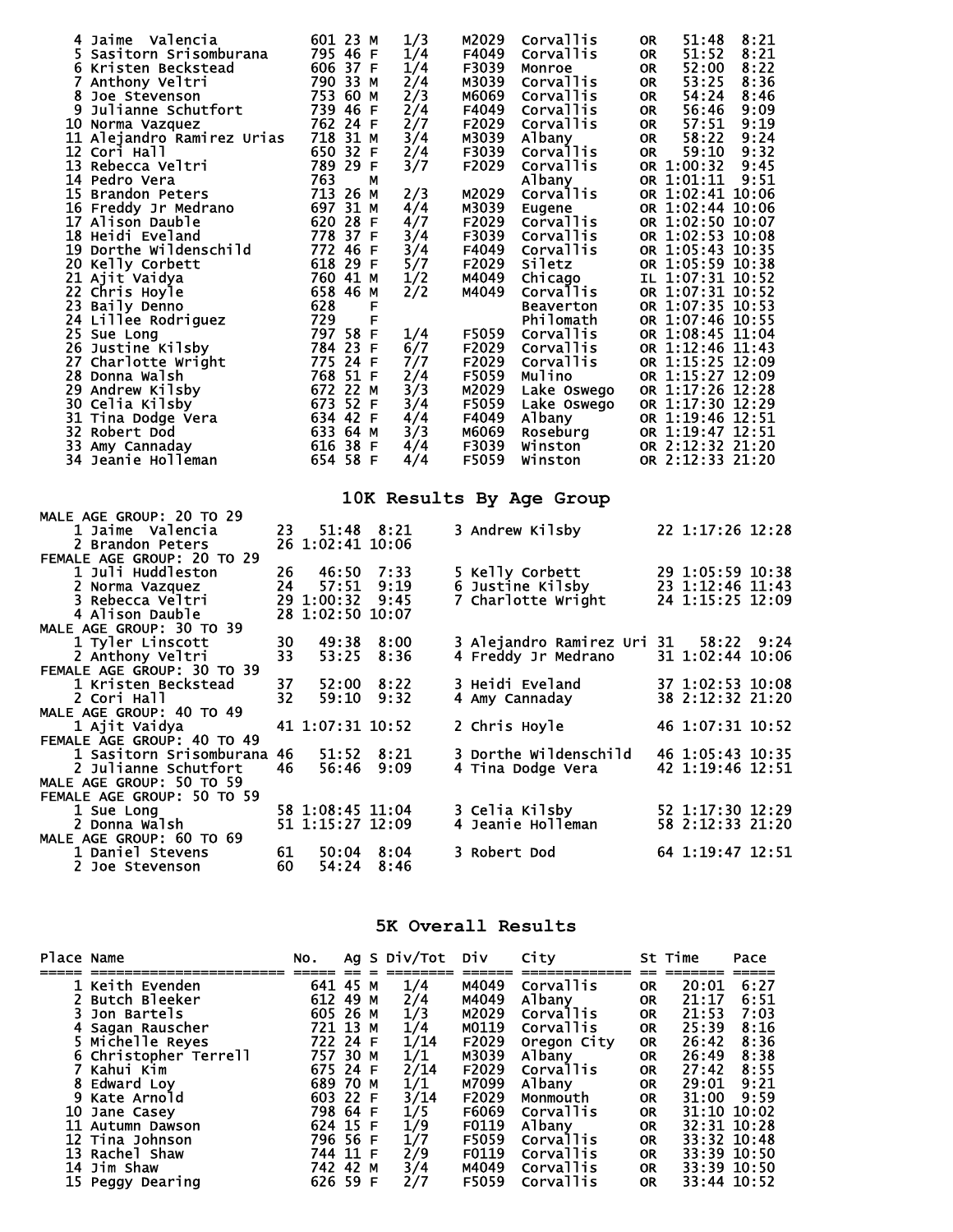| 16 Elsa Schutfort<br>17 Teo Schutfort<br>18 Ellen Kitterman<br>19 Joshua Williams<br>20 Jayla Williams<br>21 Caitlyn Terrell<br>22 Chloris Morley<br>23 Mary Beth Eberle<br>24 Karen Callis<br>25 Helen Kupeli<br>25 Helen Kupeli<br>26 John De Montigny<br>27 Tonya Sartor<br>27 Tonya Sartor<br>28 Jonell Bissonette<br>29 Trevor Bissonette<br>29 Trevor Bissonette<br>29 Trevor<br>28 Jone Philosomette<br>30 Emily Usselman 759 21 F<br>31 Cheyenne Sherbondy 746 20 F<br>32 Sri Benson 608 26 M<br>33 Leslie Oakes 712 26 F<br>34 Katherine Benson 607 26 F<br>11 Cheyenne State 712 26 F<br>34 Katherine Benson<br>35 Amanda Crepps<br>36 Daylena Schmidt<br>36 Daylena Schmidt<br>37 Madison Rogers<br>38 Kevin Rogers<br>732 11 F<br>38 Kevin Rogers<br>732 11 F<br>732 11 F<br>732 11 F<br>732 11 F<br>732 11 F<br>732 11 F<br>731 41 M<br>40 Carolyn<br>44 Lori Shaw<br>45 Gway Kirchner<br>46 Nadine Davison<br>47 Brandi Warren<br>48 Pauline Weintraub<br>49 Karen Kemper<br>50 Teri Rogers<br>50 Teri Rogers<br>733 43 F<br>748 59 F<br>52 Loretta Robinson<br>53 K Moser<br>54 Lindsay Wise<br>55<br>Michael Rauscher<br>56<br>Daisy Rauscher<br>57 Melissa Maloney<br>58 Ellen Lee<br>59 Steven Sowell<br>60 Dorothy Sowell<br>61 Zach Robel<br>62 Yema Measho<br>63 Sofia Robel<br>64 Tadesse Robel<br>65 Lynn Mattes |                | 738 08 F<br>740 12 M<br>679 68 F<br>799 14 M<br>800 10 F<br>756 29 F<br>727 49 F<br>708 33 F<br>$774$ $31$ F<br>720 58 M<br>719 44 F<br>690 42 F<br>685 30 F<br>751 62 M<br>750 61 F<br>726 06 M<br>696<br>F<br>724 04 F<br>725<br>М<br>692 38 F | 3/9<br>2/4<br>2/5<br>3/4<br>4/9<br>4/14<br>3/5<br>1/6<br>1/6<br>3/7<br>1/2<br>5/14<br>6/14<br>2/3<br>7/14<br>8/14<br>3/3<br>9/14<br>10/14<br>11/14<br>12/14<br>5/9<br>4/4<br>6/9<br>4/5<br>4/7<br>7/9<br>8/9<br>2/6<br>2/6<br>5/7<br>13/14<br>14/14<br>6/7<br>3/6<br>7/7<br>4/6<br>3/6<br>4/6<br>1/1<br>5/6<br>6/6<br>5/6<br>2/2<br>5/5<br>4/4<br>9/9<br>6/6 | F0119<br>M0119<br>F6069<br>M0119<br>F0119<br>F2029<br>F6069<br>F3039<br>F4049<br>F5059<br>M6069<br>F2029<br>F2029<br>M2029<br>F2029<br>F2029<br>M2029<br>F2029<br>F2029<br>F2029<br>F2029<br>F0119<br>M4049<br>F0119<br>F6069<br>F5059<br>F0119<br>F0119<br>F4049<br>F3039<br>F5059<br>F2029<br>F2029<br>F5059<br>F4049<br>F5059<br>F4049<br>F3039<br>F3039<br>M5059<br>F4049<br>F4049<br>F3039<br>M6069<br>F6069<br>M0119<br>F0119 | Corvallis<br>Corvallis<br>Adair Village OR<br><b>Corvallis</b><br>Corvallis<br>Albany<br>Lyons<br>Albany<br>Corvallis<br>Corvallis<br><b>Corvallis</b><br><b>Corvallis</b><br>Albany<br>Albany<br><b>Corvallis</b><br>Corvallis<br>Corvallis<br>Aloha<br>Portland<br>Albany<br>Albany<br><b>Corvallis</b><br>Philomath<br>Stayton<br><b>Toledo</b><br>Corvallis<br><b>Corvallis</b><br><b>Toledo</b><br>Corvallis<br>Jefferson<br>Lebanon<br>Corvallis<br>Albany<br>Corvallis<br><b>Corvallis</b><br>Philomath<br>Albany<br>Corvallis<br>Corvallis<br><b>Corvallis</b><br>Corvallis<br><b>Corvallis</b><br>Corvallis<br>Corvallis<br>F3039 Newport | <b>OR</b><br><b>OR</b><br>OR.<br>OR .<br><b>OR</b><br><b>OR</b><br><b>OR</b><br><b>OR</b><br>OR .<br>OR .<br>OR .<br>OR .<br>OR.<br><b>OR</b><br>OR .<br>OR .<br>OR .<br>OR .<br>OR .<br><b>OR</b><br><b>OR</b><br><b>OR</b><br><b>OR</b><br><b>OR</b><br><b>OR</b><br><b>OR</b><br><b>OR</b><br><b>OR</b><br>OR .<br>OR .<br>OR .<br>OR .<br><b>OR</b><br><b>OR</b><br><b>OR</b><br><b>OR</b><br><b>OR</b><br><b>OR</b><br><b>OR</b><br><b>OR</b><br><b>OR</b><br>OR. | 34:51 11:13<br>35:10 11:19<br>36:48 11:51<br>37:58 12:13<br>37:58 12:14<br>38:05 12:16<br>38:58 12:33<br>39:39 12:46<br>40:00 12:53<br>41:19 13:18<br>42:14 13:36<br>42:36 13:43<br>43:05 13:52<br>43:05 13:53<br>43:57 14:09<br>43:58 14:09<br>46:07 14:51<br>46:09 14:52<br>46:10 14:52<br>46:21 14:55<br>46:23 14:56<br>46:45 15:03<br>46:46 15:03<br>46:56 15:07<br>47:07 15:10<br>47:18 15:14<br>48:01 15:28<br>48:19 15:33<br>48:19 15:33<br>48:24 15:35<br>48:25 15:35<br>49:30 15:56<br>49:30 15:56<br>50:36 16:17<br>50:36 16:18<br>50:39 16:18<br>50:39 16:18<br>50:56 16:24<br>50:56 16:24<br>51:37 16:37<br>51:37 16:37<br>51:40 16:38<br>51:40 16:38<br>55:10 17:46<br>55:11 17:46<br>1:03:25 20:25<br>OR 1:03:28 20:26<br>1:06:48 21:31<br>1:06:49 21:31<br>OR 1:08:21 22:00 |  |
|-----------------------------------------------------------------------------------------------------------------------------------------------------------------------------------------------------------------------------------------------------------------------------------------------------------------------------------------------------------------------------------------------------------------------------------------------------------------------------------------------------------------------------------------------------------------------------------------------------------------------------------------------------------------------------------------------------------------------------------------------------------------------------------------------------------------------------------------------------------------------------------------------------------------------------------------------------------------------------------------------------------------------------------------------------------------------------------------------------------------------------------------------------------------------------------------------------------------------------------------------------------------------------------------------------------------------------------------|----------------|--------------------------------------------------------------------------------------------------------------------------------------------------------------------------------------------------------------------------------------------------|--------------------------------------------------------------------------------------------------------------------------------------------------------------------------------------------------------------------------------------------------------------------------------------------------------------------------------------------------------------|-------------------------------------------------------------------------------------------------------------------------------------------------------------------------------------------------------------------------------------------------------------------------------------------------------------------------------------------------------------------------------------------------------------------------------------|----------------------------------------------------------------------------------------------------------------------------------------------------------------------------------------------------------------------------------------------------------------------------------------------------------------------------------------------------------------------------------------------------------------------------------------------------------------------------------------------------------------------------------------------------------------------------------------------------------------------------------------------------|------------------------------------------------------------------------------------------------------------------------------------------------------------------------------------------------------------------------------------------------------------------------------------------------------------------------------------------------------------------------------------------------------------------------------------------------------------------------|--------------------------------------------------------------------------------------------------------------------------------------------------------------------------------------------------------------------------------------------------------------------------------------------------------------------------------------------------------------------------------------------------------------------------------------------------------------------------------------------------------------------------------------------------------------------------------------------------------------------------------------------------------------------------------------------------------------------------------------------------------------------------------------------|--|
| <b>MALE AGE GROUP: 01 TO 19</b>                                                                                                                                                                                                                                                                                                                                                                                                                                                                                                                                                                                                                                                                                                                                                                                                                                                                                                                                                                                                                                                                                                                                                                                                                                                                                                         |                |                                                                                                                                                                                                                                                  |                                                                                                                                                                                                                                                                                                                                                              |                                                                                                                                                                                                                                                                                                                                                                                                                                     | 5K Results By Age Group                                                                                                                                                                                                                                                                                                                                                                                                                                                                                                                                                                                                                            |                                                                                                                                                                                                                                                                                                                                                                                                                                                                        |                                                                                                                                                                                                                                                                                                                                                                                                                                                                                                                                                                                                                                                                                                                                                                                            |  |
| 1 Sagan Rauscher<br>2 Teo Schutfort                                                                                                                                                                                                                                                                                                                                                                                                                                                                                                                                                                                                                                                                                                                                                                                                                                                                                                                                                                                                                                                                                                                                                                                                                                                                                                     | 13<br>12       | 25:39 8:16<br>35:10 11:19                                                                                                                                                                                                                        |                                                                                                                                                                                                                                                                                                                                                              | 4 Zach Robel                                                                                                                                                                                                                                                                                                                                                                                                                        | 3 Joshua Williams                                                                                                                                                                                                                                                                                                                                                                                                                                                                                                                                                                                                                                  | 14                                                                                                                                                                                                                                                                                                                                                                                                                                                                     | 37:58 12:13<br>06 1:03:25 20:25                                                                                                                                                                                                                                                                                                                                                                                                                                                                                                                                                                                                                                                                                                                                                            |  |
| <b>FEMALE AGE GROUP: 01 TO 19</b><br>l Autumn Dawson<br>2 Rachel Shaw                                                                                                                                                                                                                                                                                                                                                                                                                                                                                                                                                                                                                                                                                                                                                                                                                                                                                                                                                                                                                                                                                                                                                                                                                                                                   | 15<br>11       | 32:31 10:28<br>33:39 10:50                                                                                                                                                                                                                       |                                                                                                                                                                                                                                                                                                                                                              |                                                                                                                                                                                                                                                                                                                                                                                                                                     | 6 Lara Davison<br>7 M'Kenzie Kirchner                                                                                                                                                                                                                                                                                                                                                                                                                                                                                                                                                                                                              | 10<br>08                                                                                                                                                                                                                                                                                                                                                                                                                                                               | 46:56 15:07<br>48:01 15:28                                                                                                                                                                                                                                                                                                                                                                                                                                                                                                                                                                                                                                                                                                                                                                 |  |
| 3 Elsa Schutfort<br>4 Jayla Williams<br>5 Madison Rogers                                                                                                                                                                                                                                                                                                                                                                                                                                                                                                                                                                                                                                                                                                                                                                                                                                                                                                                                                                                                                                                                                                                                                                                                                                                                                | 08<br>10<br>11 | 34:51 11:13<br>37:58 12:14<br>46:45 15:03                                                                                                                                                                                                        |                                                                                                                                                                                                                                                                                                                                                              | 8 Emily Shaw<br>9 Sofia Robel                                                                                                                                                                                                                                                                                                                                                                                                       |                                                                                                                                                                                                                                                                                                                                                                                                                                                                                                                                                                                                                                                    | 14                                                                                                                                                                                                                                                                                                                                                                                                                                                                     | 48:19 15:33<br>04 1:06:48 21:31                                                                                                                                                                                                                                                                                                                                                                                                                                                                                                                                                                                                                                                                                                                                                            |  |
| <b>MALE AGE GROUP: 20 TO 29</b><br>1 Jon Bartels<br>2 Trevor Bissonette                                                                                                                                                                                                                                                                                                                                                                                                                                                                                                                                                                                                                                                                                                                                                                                                                                                                                                                                                                                                                                                                                                                                                                                                                                                                 | 26<br>27       | 21:53 7:03<br>43:05 13:53                                                                                                                                                                                                                        |                                                                                                                                                                                                                                                                                                                                                              | 3 Sri Benson                                                                                                                                                                                                                                                                                                                                                                                                                        |                                                                                                                                                                                                                                                                                                                                                                                                                                                                                                                                                                                                                                                    | 26                                                                                                                                                                                                                                                                                                                                                                                                                                                                     | 46:07 14:51                                                                                                                                                                                                                                                                                                                                                                                                                                                                                                                                                                                                                                                                                                                                                                                |  |
| FEMALE AGE GROUP: 20 TO 29<br>1 Michelle Reyes<br>2 Kahui Kim                                                                                                                                                                                                                                                                                                                                                                                                                                                                                                                                                                                                                                                                                                                                                                                                                                                                                                                                                                                                                                                                                                                                                                                                                                                                           | 24<br>24       | 26:42<br>27:42                                                                                                                                                                                                                                   | 8:36<br>8:55                                                                                                                                                                                                                                                                                                                                                 | 9 Leslie Oakes                                                                                                                                                                                                                                                                                                                                                                                                                      | 8 Cheyenne Sherbondy                                                                                                                                                                                                                                                                                                                                                                                                                                                                                                                                                                                                                               | 20<br>26                                                                                                                                                                                                                                                                                                                                                                                                                                                               | 43:58 14:09<br>46:09 14:52                                                                                                                                                                                                                                                                                                                                                                                                                                                                                                                                                                                                                                                                                                                                                                 |  |
| 3 Kate Arnold<br>4 Caitlyn Terrell                                                                                                                                                                                                                                                                                                                                                                                                                                                                                                                                                                                                                                                                                                                                                                                                                                                                                                                                                                                                                                                                                                                                                                                                                                                                                                      | 22<br>29       | 31:00<br>38:05 12:16                                                                                                                                                                                                                             | 9:59                                                                                                                                                                                                                                                                                                                                                         | 11 Amanda Crepps                                                                                                                                                                                                                                                                                                                                                                                                                    | 10 Katherine Benson                                                                                                                                                                                                                                                                                                                                                                                                                                                                                                                                                                                                                                | 26<br>26                                                                                                                                                                                                                                                                                                                                                                                                                                                               | 46:10 14:52<br>46:21 14:55                                                                                                                                                                                                                                                                                                                                                                                                                                                                                                                                                                                                                                                                                                                                                                 |  |
| 5 Tonya Sartor<br>6 Jonell Bissonette                                                                                                                                                                                                                                                                                                                                                                                                                                                                                                                                                                                                                                                                                                                                                                                                                                                                                                                                                                                                                                                                                                                                                                                                                                                                                                   | 24<br>28       | 42:36 13:43<br>43:05 13:52                                                                                                                                                                                                                       |                                                                                                                                                                                                                                                                                                                                                              | 13 Brandi Warren                                                                                                                                                                                                                                                                                                                                                                                                                    | 12 Daylena Schmidt                                                                                                                                                                                                                                                                                                                                                                                                                                                                                                                                                                                                                                 | 26<br>28                                                                                                                                                                                                                                                                                                                                                                                                                                                               | 46:23 14:56<br>49:30 15:56                                                                                                                                                                                                                                                                                                                                                                                                                                                                                                                                                                                                                                                                                                                                                                 |  |
| 7 Emily Usselman<br>MALE AGE GROUP: 30 TO 39                                                                                                                                                                                                                                                                                                                                                                                                                                                                                                                                                                                                                                                                                                                                                                                                                                                                                                                                                                                                                                                                                                                                                                                                                                                                                            | 21             | 43:57 14:09                                                                                                                                                                                                                                      |                                                                                                                                                                                                                                                                                                                                                              |                                                                                                                                                                                                                                                                                                                                                                                                                                     | 14 Pauline Weintraub                                                                                                                                                                                                                                                                                                                                                                                                                                                                                                                                                                                                                               | 27                                                                                                                                                                                                                                                                                                                                                                                                                                                                     | 49:30 15:56                                                                                                                                                                                                                                                                                                                                                                                                                                                                                                                                                                                                                                                                                                                                                                                |  |
| 1 Christopher Terrell<br>FEMALE AGE GROUP: 30 TO 39<br>1 Mary Beth Eberle                                                                                                                                                                                                                                                                                                                                                                                                                                                                                                                                                                                                                                                                                                                                                                                                                                                                                                                                                                                                                                                                                                                                                                                                                                                               | 30<br>32       | 26:49<br>39:39 12:46                                                                                                                                                                                                                             | 8:38                                                                                                                                                                                                                                                                                                                                                         |                                                                                                                                                                                                                                                                                                                                                                                                                                     | 4 Lindsay Wise                                                                                                                                                                                                                                                                                                                                                                                                                                                                                                                                                                                                                                     | 31                                                                                                                                                                                                                                                                                                                                                                                                                                                                     | 50:56 16:24                                                                                                                                                                                                                                                                                                                                                                                                                                                                                                                                                                                                                                                                                                                                                                                |  |
| 2 Gway Kirchner<br>3 K Moser<br><b>MALE AGE GROUP: 40 TO 49</b>                                                                                                                                                                                                                                                                                                                                                                                                                                                                                                                                                                                                                                                                                                                                                                                                                                                                                                                                                                                                                                                                                                                                                                                                                                                                         | 35<br>33       | 48:24 15:35<br>50:56 16:24                                                                                                                                                                                                                       |                                                                                                                                                                                                                                                                                                                                                              | 5 Ellen Lee<br>6 Lynn Mattes                                                                                                                                                                                                                                                                                                                                                                                                        |                                                                                                                                                                                                                                                                                                                                                                                                                                                                                                                                                                                                                                                    | 30                                                                                                                                                                                                                                                                                                                                                                                                                                                                     | 51:40 16:38<br>38 1:08:21 22:00                                                                                                                                                                                                                                                                                                                                                                                                                                                                                                                                                                                                                                                                                                                                                            |  |
| 1 Keith Evenden                                                                                                                                                                                                                                                                                                                                                                                                                                                                                                                                                                                                                                                                                                                                                                                                                                                                                                                                                                                                                                                                                                                                                                                                                                                                                                                         | 45             | 20:01 6:27                                                                                                                                                                                                                                       |                                                                                                                                                                                                                                                                                                                                                              | 3 Jim Shaw                                                                                                                                                                                                                                                                                                                                                                                                                          |                                                                                                                                                                                                                                                                                                                                                                                                                                                                                                                                                                                                                                                    | 42                                                                                                                                                                                                                                                                                                                                                                                                                                                                     | 33:39 10:50                                                                                                                                                                                                                                                                                                                                                                                                                                                                                                                                                                                                                                                                                                                                                                                |  |